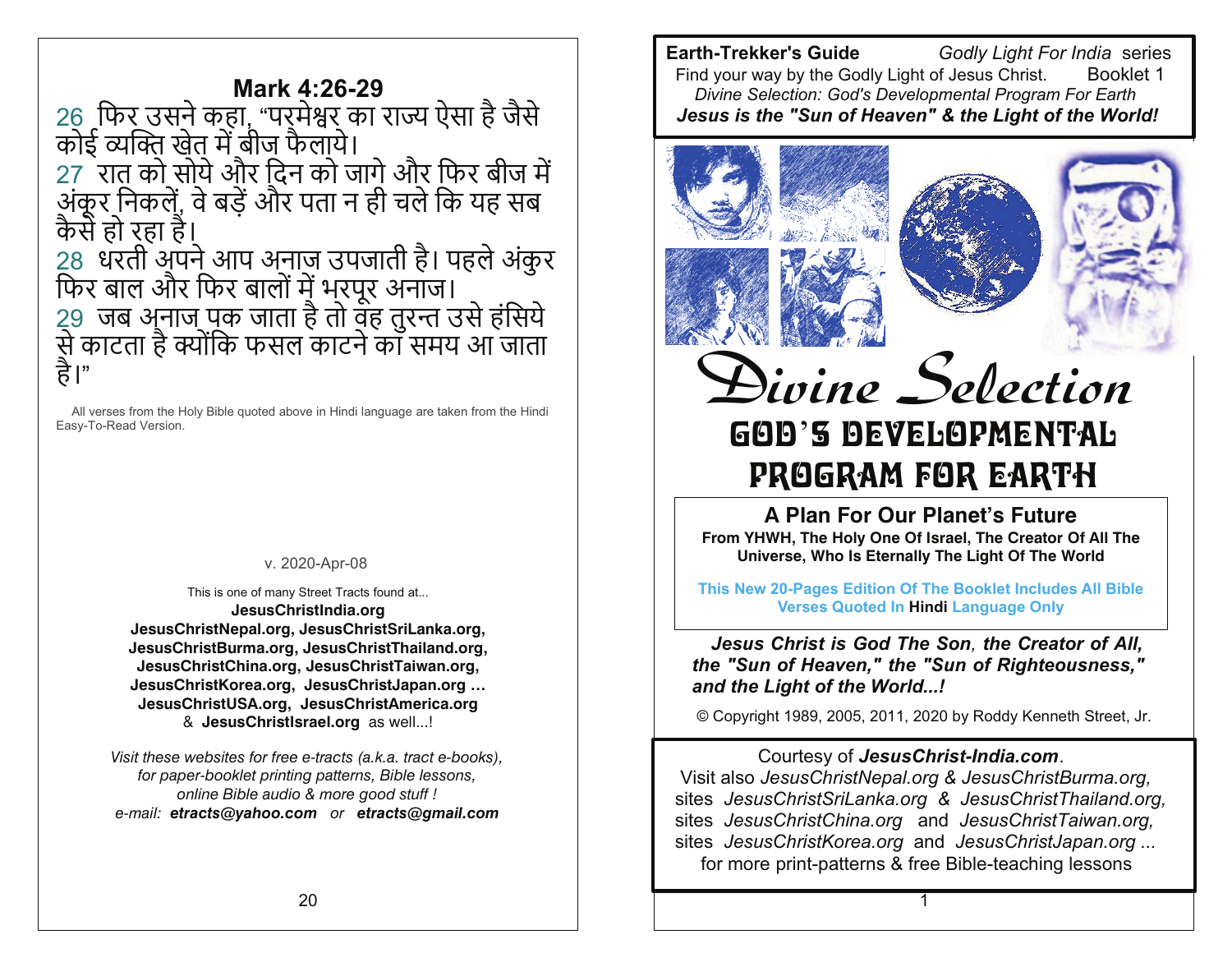The Biblical scheme of Earth's history and direction... a long-range plan by which God will transform and will re-populate the planet Earth...

It's a vision of vast scope and mind-boggling predictions...

God's developmental plan for our Universe is an astounding program of transformations...

1. A theme of **WARFARE** runs through the many books of the Bible, from Genesis to Revelation. We see evidence of angelic warfare, of historic military warfare between God's chosen people and the ungodly nations.

There are predictions of further warfare between the elect of Christ and the anti-Christian forces, and of a final great battle of Armageddon.

**SPIRITUAL WARFARE** devastates this planet until Christ's Kingdom comes!

#### $\mathcal{P}$

A major and continuous theme also of APOCALYPTIC DESTRUCTION and **RE-CREATION** runs through the books of the Bible, from Genesis to Revelation. We see this in the Genesis record of Noah and the Great Flood, and in the predictions of the Old Testament prophets.

Jesus Himself speaks of this in great detail as He is quoted in Mat. 24, Luke 17:24-37, and other places in the gospels. There are many such references in the epistles, and the final book, John's Revelation of Jesus Christ, is devoted almost exclusively to this subject.

#### 3.

A theme of the **SURVIVAL OF A REMNANT** who are loyal to God runs through the many books of the Bible, from Genesis to Revelation.

#### 4.

Rather than being the Darwinian concept of "natural selection" and "survival of the fittest" (meaning the strongest) in a scheme of evolution, God's system of development is quite different!

God's plan is that there will be "DIVINE ELECTION" of all those who have chosen to accept His system of grace and mercy through Jesus Christ, and His plan calls for a "SURVIVAL OF THE LOYAL" instead.

# **Revelation 19:11**

11 फिर मैंने स्वर्ग को खुलते देखा और वहाँ मेरे सामने एक सफेद घोडा था। घोड़े का सवार विश्वसनीय और 'सत्य कहलाता था क्योंकि न्याय के साथ वहं निर्णय करता हैं और युद्ध करता है।

## **Revelation 19:13**

13) उसने ऐसा वस्त्र पहना था जिसे लह में डुबाया गया था। उसे नाम दिया गया था. "परमेश्वर का वचन।"

# Malachi 4:1-2

1 "न्याय का समय आ रहा है। यह गर्म भट्टी -सा होगा। वे सभी गर्वति<br>व्यक्ति दण्डित होंगे। वे सभी पापी लोग सूखी घासू की तरह जलेंगे। उस समय वे आग में ऐसी जलती झाड़ी-से होंगे जिसकी कोई शाखा याजड़ बची नहीं रहेगी।" सर्वशक्तिमान यहोवा ने यह सब कहा। 2 "किन्तु, मेरे भक्तों, तुम् पर् अच्छाई उगते सूरज के समान् चमकेगी और यह सुरज की किरणों की तरह स्वास्थ्यवर्धेक शक्ति देगी। तुम ऐसे ही स्वतन्त्र और प्रसन्न होओगे जैसे अपने बाडे से स्वतन्त्र हए बछडे।

It's extremely important for all of us to remember this:

1) WE SPEAK TO TRIUNE YHWH GOD by our prayers.

2) TRIUNE YHWH GOD SPEAKS TO US by the words of Holy Scripture, in the Word of God written by His Son.

So we must try to read His words and His Book just as often as we possibly can... on a daily basis!!

# **Matthew 13:47-50**

47 "स्वर्ग का राज्य मछली पकड़ने के लिए झील में फेंके गए एक जाल<br>के समान भी है। जिसमें तरह तरहू की् मूछलि्याँ पकड़ी गूयी। 48 जब वह जाल पूरा भर गया तो उसे किनारे पर खींच लिया गया। और<br>वहाँ बैठ कर अच्छी मछलियाँ छाँट कर टोकरियों में भर ली गयी किन्तु बेकार मछलियाँ फेंक दी गयी।

49 सृष्टि के अन्त में ऐसे ही होगा। स्वर्गद्रत आयेंगे और धर्मियों में से पापियों को छाँट कर

50 धधकते भाड में झोंक देंगे जहाँ बस रोना और दाँत पीसना होगा।"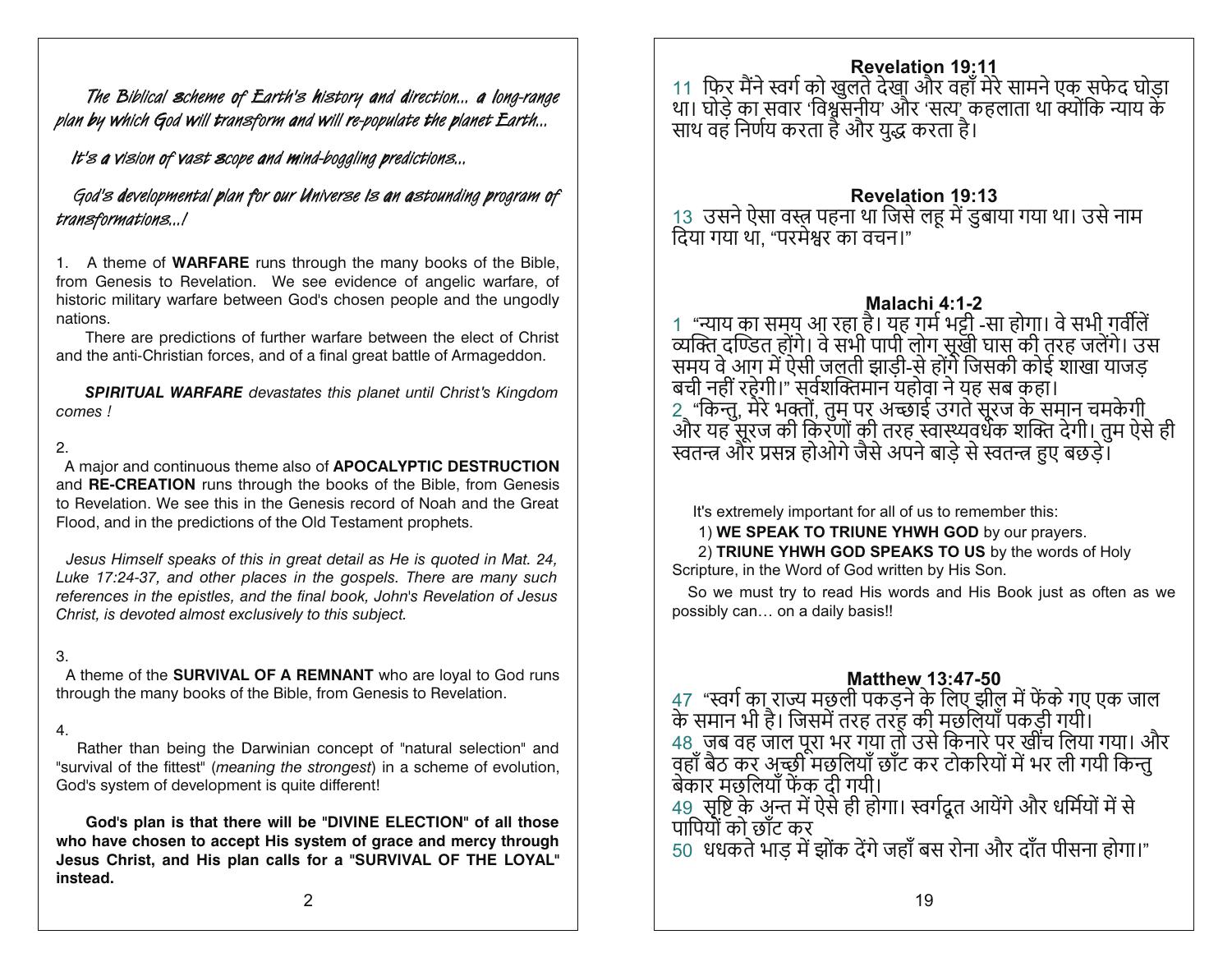### **John 3:13**

13 स्वर्ग में ऊपर कोई नहीं गया, सिवाय उसके, जो स्वर्ग से उतर कर आया है यानी मानव-पत्र।

John 14:15 15 "यदि तुम मुझे प्रेम करते हो, तो मेरी आज्ञाओं का पालन करोगे।

## **John 14:21**

21) वह जो मेरे आदेशों को स्वीकार करता है और उनका पालन करता<br>है, मुझसे प्रेम करता है। जो मुझमें प्रेम रखता है उसे मेरा परमपिता प्रेम<br>करेगा। मैं भी उसे प्रेम करूँगा और अपने आप को उस पर प्रकट करूँगा।"

## John 14:23-26

23) उत्तर में यीशु ने उससे कहा, "यदि कोई मुझमें प्रेम रखता है तो वह<br>मेरे वचन का पालन करेगा। और उससे मेरा परमपिता प्रेम करेगा। और<br>हम उसके पास् आयेंगे और उसके साथ निवास करेंगे। -<br>24) जो मुझमें प्रेम नहीं रखता, वह मेरे उपदेशों पर नहीं चलता। यह<br>उपदेश जिसे तुम सुन रहे हो, मेरा नहीं है, बल्कि उस परमपिता का है

जिसने मुझे भेजा है। 25 "ये बातें मैंने तुमसे तभी कही थी जब मैं तुम्हारे साथ था। 26 किन्तु सहायक अर्थात् पवित्र आत्मा जिसे पुरमपिता मेरे नाम से भेजेगा, तुम्हें सब कुछ बतांयेगा। और जो कुछ मैंने तुमसे कहा है उस तम्हें याद दिलायेगा।

#### **John 15:10**

10) यदि तुम मेरे आदेशों का पालन करोगे तु तुम मेरे प्रेम में बने रहोगे।<br>वैसे ही जैसे मैं अपने परमपिता के आदेशों को पातले हुए उसके प्रेम में बना रहता हैं।

5. In this scheme of universal development and transformation which Triune YHWH God Himself has formulated, it is not merely the STRONGEST who will survive, but rather it is those persons who are **SUBMISSIVE to His Plan and His will...!** 

Not turning away toward evil & forgiven of past sins, these persons do not choose to instead follow in the way of the Prince of Darkness, who is the prideful Traitor of Disobedience and the Father of All Liars...!

(In this regard, it is certainly true that God can make the weak person become strong. But a person who is too strong and egotistical God may choose to crush, in order that he  $-$  or she  $-$  will be humbled and will become submissive to the will of God!)

6. God is continuously harvesting the Earth as His ever-progressing plan of DIVINE SELECTION goes forward, through a wise and millennialong program of evaluation  $-$  through interminable testing of all the Earth's people in a very lengthy developmental process of **SELECTING** and REJECTING... choosing those people who are fit for Heaven and the New Farth that He envisions

7. Thus, a theme of **DIVINE SELECTION** through a **LONG-RANGE** and millennia-spanning DEVELOPMENTAL PROGRAM becomes evident.

8.

This calls for a MAJOR SHIFT IN THE WORLD-VIEW that is held by any individual.

It truly requires a COPERNICAN REVOLUTION IN THE MIND-SET of a human being.

9. You must comprehend with an entirely new way of looking at the Universe — for to be among the redeemed, to be among the survivors who are granted eternal life with God, you must place JESUS CHRIST AT THE CENTER OF YOUR UNIVERSE, in the very place where once YOUR OWN EGO had ruled supreme!

You need to put the Sun of Heaven inside your heart! Once He is there, He will illuminate your mind and all areas of the Universe with the bright Light of His Presence. His Light will be radiant in your face, in your life, and in your actions. Just as Moses' face was radiant after he was in the Presence of God, the follower of Jesus reflects the brilliant Light of the Lord Christ! His Holy Spirit will be inside you forevermore, making you aware of His Lordship and His Truth... giving you eternal access to His Divine Wisdom.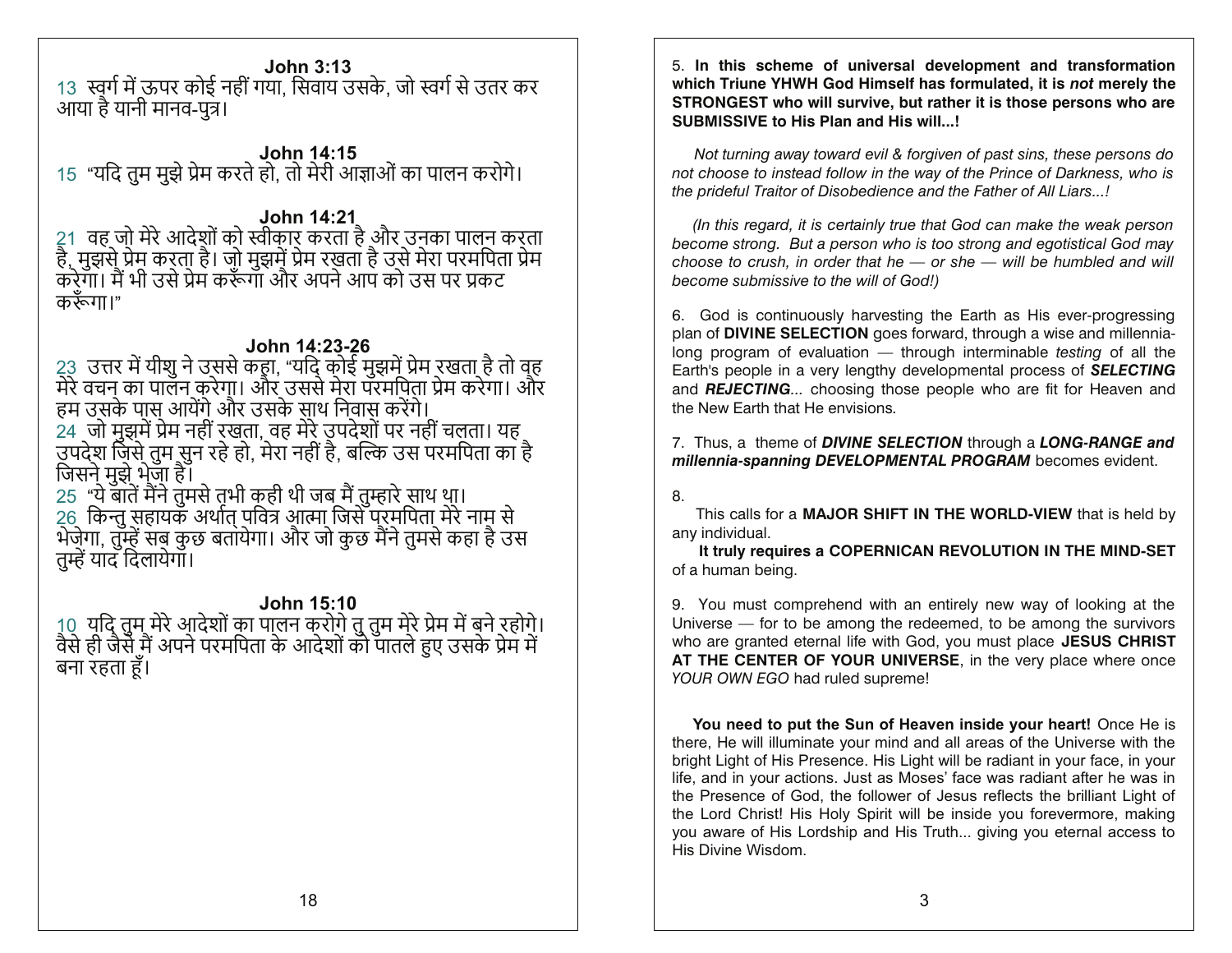#### $10.$

You gain an Eternal Life with God when you put the Sun of Heaven in your heart. You can do this by placing Jesus Christ, Who in the Trinity of God created our Universe, upon a throne at the center of your heart! He deserves that position and that kind of respect. He was first God The Son, but when born in human flesh He became the only sinless and righteous person who ever lived. Yet He sacrificed Himself on a cross for your sake, taking all guilt and sins upon Himself— for you and for me, for all people everywhere- so that whoever wishes for salvation might be rescued from the due punishment of sins.

#### $11.$

If you will do this, you will gain a new contentment and peace as you accept God's organizational plan for the Universe. . . because you'll be letting God be the Ruler of All Things in this world... and in vour own life.

The Sun of Heaven will then reign in your life as the supreme Power that governs all things. The Bible calls Jesus Christ both "the Sun of Heaven" and "the Sun of Righteousness."

When you place Christ in your heart, He will lead you to a new life of righteousness. His Holy Spirit will start to rebuild you in the image of God, making you more like Jesus. You'll become a brother (or sister) to Jesus Christ!

12. All it really takes is a simple but sincere little prayer — one that you should make up in your own words. The prayer for deliverance and for God's leadership should come from your own heart!

Some important elements that you should include are:

1) your desire to turn away from the wrongness or evil of your past life, and your remorse over the sins of your previous life,

2) your desire for God's forgiveness and mercy through the act of sacrifice of His Only Begotten Son (Jesus Christ),

3) your desire to know God's leadership in your life,

4) your desire to learn more of God's truth through Bible study,

5) your strong desire to find fellowship with genuine believers.

This Sunday, **don't sin** by worshiping the sun, like the followers of Baal... like the Greeks and Romans & India's polytheists... like many pagans in all nations of the Earth.

This Sunday, **don't sin** by worshiping the sun, like the followers of Baal... like the Greek and Roman polytheists... like many pagans in all nations of the Earth. Don't worship the Earth or the things of Earth. You

30 "उस समय मनुष्य के पुत्र के आने का संकेत आकाश में प्रकट होगा।<br>तब पृथ्वी पर सभी जातियों के लोग विलाप करेंगे और वे मनुष्य के पुत्र को शक्ति और महिमा के साथ स्वर्ग के बादलों में प्रकट होते देखेंगे। - सम्मान्य नार नार ना पर सम्मान्य सम्मान्य सम्मान्य सम्मान्य स्वर्गा<br>31) वह जैसे स्वर की तुरही के साथ अपने दूतों को भेजेगा। फिर वे स्वर्ग<br>के एक छोर से दूसरे छोर तक सब कहीं से अपने चुने हुए लोगों को इकट्ठा करेगा।

#### Matthew 24:35

35) चाहे धरती और आकाश मिट जायें किन्तु मेरा वचन कभी नहीं मिटेगा।"

# **Matthew 24:36-39**

36 "उस दिन या उस घडी के बारे में कोई कुछ नहीं जानता। न स्वर्ग में दुत और न स्वयं पुत्र। केवंल परम पिता जानता हैं।

 $37$  जैसे नह के दिनों में हुआ, वैसे ही मनुष्य के पुत्र का आना भी होगा।

38) वैसे ही जैसे लोग जल प्रलय आने से पहले के दिनों तक खाते-पीते

रहे, ब्याह-शादियाँ रचाते रहे जब तक नूह नाव पर नहीं चढ़ा।

39 उन्हें तब तक कुछ पता नहीं चला जेंब तक जल प्रलय न आ गया और उन सब को बहा नहीं ले गया। मनुष्य के पुत्र का आना भी ऐसा ही होगा।

#### Matthew 24:44

44 इसलिए तुम भी तैयार रहो क्योंकि तुम जब उसकी सोच भी नहीं रहे होंगे. मनुष्य कॉ पुत्र आ जायेगा।

# **Matthew 28:18-20**

18 फिर यीशु ने उनके पास जाकर कहा, "स्वर्ग और पृथ्वी पर सभी अधिकार मुझेँ सौंपे गये हैं।

19) सो, जॉओ और सभी देशों के लोगों को मेरा अनुयायी बनाओ। तुम्हें यह काम परम पिता के नाम में, पुत्र के नाम में और पवित्र आत्मा के नाम में उन्हें बपतिस्मा देकर पूरा करना है।

-<br>20) वे सभी आदेश जो मैंने तुम्हें दिये हैं, उन्हें उन पर चलना सिखाओ।<br>और याद रखो इस सृष्टि के अंत तक मैं सदा तुम्हारे साथ रहूँगा।"

#### Luke 11:27-28

27 फिर ऐसा हुआ कि जैसे ही यीशु ने ये बातें कूहीं, भीड़ में से एकू स्त्री उठी और ऊँचे स्वर में बोली, "वह गॅर्भ धन्य है. जिसने तुझे धारण किया। वे स्तन धन्य है. जिनका तुने पान किया है।"

28 इस पर उसने कहा, "धन्य तो बल्कि वे है जो परमेश्वर का वचन सुनते है और उस पर चलते हैं!"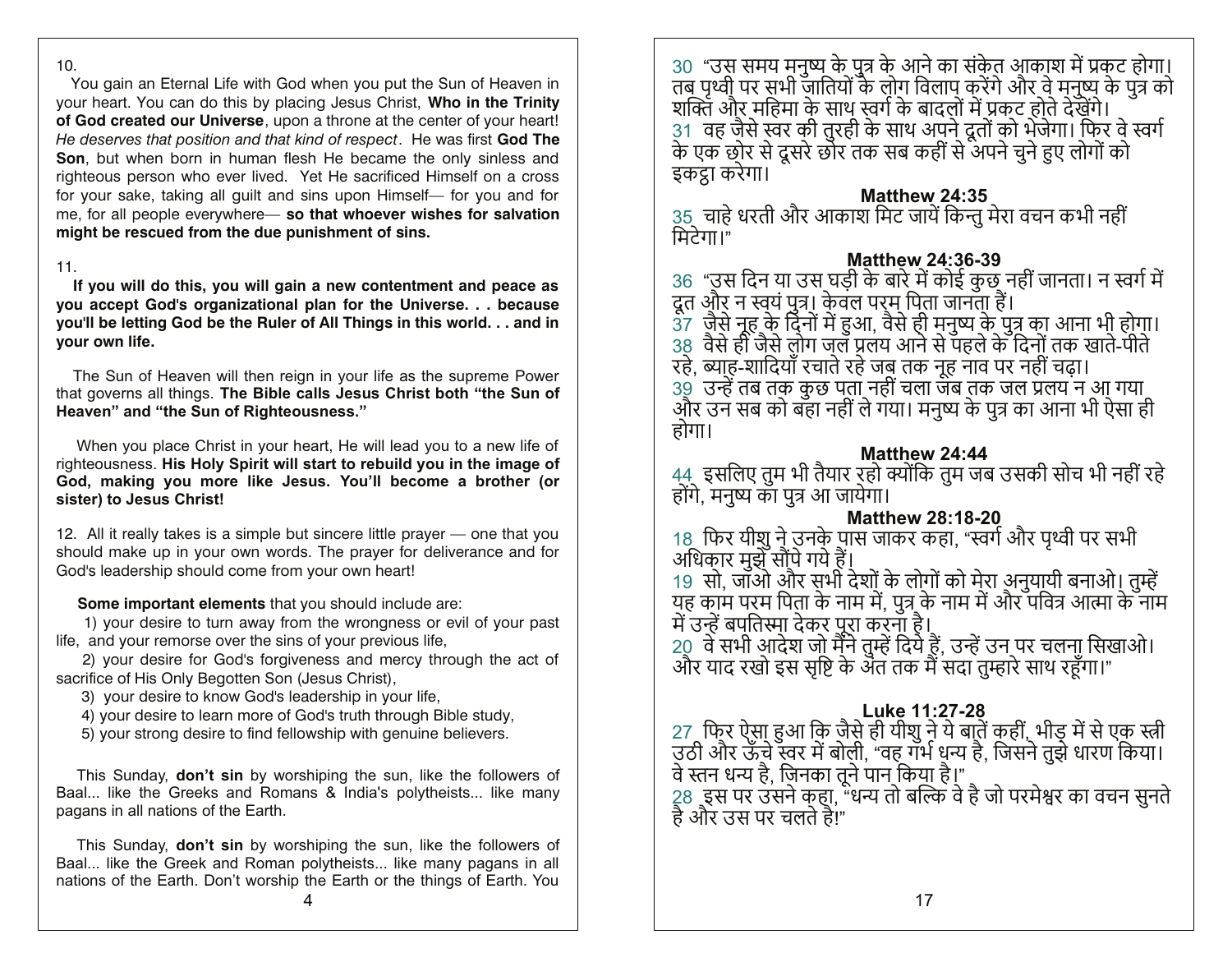मार डालेगा और अंगूरों के बगीचे को दूसरे किसानों को बटाई पर दे देगा जो फसल आने पर उसे उसका हिस्सा देगें।"

# **Matthew 24:3-14**

3 यीशू जब जैतून पर्वत पर बैठा था तो एकांत में उसके शिष्य उसके पास ऑये और बोले, "हमें बता यह कब घटेगा? जब तू वापस आयेगा ,और इस संसार का अंत होने को होगा तो कैसे संकेत प्रकट होंगे?" 4 उत्तर में यीशु ने उनसे कहा, "सावधान! तुम लोगों को कोई छलने न पाये।

5ु मैं यहू इसू लिए कह रहा हूँ कि ऐसे बहुत से हैं जो मेरे नाम से आयेंगे और कहेंगे 'मैं मसीह़ हूँ' और वे बहुतों को छ्लेंगे।

6 तुम पास के युद्धों की बातें या दूर के युद्धों की अफवाहें सुनोगे पर देखो<br>तुम घबराना मत! ऐसा तो होगा ही किन्तु अभी अंत नहीं आया है। 7 हर एक जाति दूसरी जाति के विरोध में और एक राज्य दूसरे राज्य के विरोध में खडा होगा। अकाल पडेंगें। हर कहीं भूचाल आयेंगें।

8) किन्तु ये संब बातें तो केवल पीड़ाओं का आरम्भ ही होगा।

9 "उस समय वे तुम्हें दण्ड दिलानें के लिए पकड़वायेंगे, और वे तुम्हें<br>मरवा डालेंगे। क्योंकि तुम मेरे शिष्य हो, सभी जातियों के लोग तुमसे घृणा करेंगे।

10) उस समय बहुत से लोगों का मोह टूट जायेगा और विश्वास डिग<br>जा्येगा। वे एक दूसरे को अधिकरियों के हाथों सौंपेंगे और परस्पर घृणा करेंगे।

11 बहुत से झूठे नबी उठ खड़े होंगे और लोगों को ठगेंगे।

12) क्योंकि अंधेर्मता बढ़ जायेगी सो बहुत से लोगों का प्रेम ठंडा पड़<br>जायेगा।

13) किन्तु जो अंत तक टिका रहेगा उसका उद्धार होगा।

14) स्वर्ग के राज्य का यह सुसमाचार समस्त विश्व में सभी जातियों को साक्षी के रूप में सनाया जाएगा और तभी अन्त आएगा।

# **Matthew 24:21-22**

21 उन दिनों ऐसी विपत्ति आयेगी जैसी जब से परमेश्वर ने यह सष्टि रची है, आज तक कभी नहीं आयी और न कभी आयेगी।

22 और यदि परमेश्वर ने उन दिनों को घटाने का निश्चय न कर लिया होता तो कोई भी न बचता किन्तु अपने चुने हुओं के कारण वह उन दिनों को कम करेगा।

# **Matthew 24:29-31**

29 "उन दिनों जो मुसीबत पड़ेगी उसके तुरंत बाद: 'सूर्ज काला पड़ जायेगा चाँद से उसकी चाँदनी नहीं छिटकेगी आसमान से तारे गिरने लगेंगे और आकाश में महाशक्तियाँ झकझोर दी जायेंगी।'यशायाह 13:10; 34:4,5

shouldn't worship nature, as the pantheists and the animists do. The supernatural does exist, because God's Spirit is above and behind the natural world... and *superior* to it. So don't worship the sun and the stars like all the naturalistic science advocates, the humanists, the evolutionists, and many of our modern-day science-fiction fans!

Don't go out to worship the sun and stars this Sunday, nor Earth, nor Man. Instead, go out to a good Bible-believing church and worship the Holy One Who is the Sun of Heaven— Jesus Christ, Who is both the Son of God and God The Son. Honor Him, and you will please His proud Father in Heaven by your actions. You greatly err if you exalt Man (Humanism) or Science (Scientism), or anything else at all.

Jesus Christ is the Sun of Heaven, and He is the Light of the **World!** 

It's also important for all of us to remember this:

1) WE SPEAK TO GOD by our prayers.

2) GOD SPEAKS TO US by the words of Holy Scripture.

So we must try to read His words and His Book just as often as we possibly can!!

"The future is as bright as the promises of God."

-- ADONIRAM JUDSON, 19th Century missionary to Burma.

"The Lord God is to me both a Sun and a Shield; a sun to enlighten and comfort me, a shield to protect and defend me."

-- MATTHEW HENRY, 19th Century Bible scholar & author

"Keep your face to the Sun and you will never see the shadows." -- HELEN KELLER, blind 20th Century Christian author.

## **TAKING ROOT: DRINK IN THE SON**

The righteous shall... grow like a cedar in Lebanon. -- PSALM 92:12

Jesus said, "I am the light of the world" (John 8: 12). He is the "Sun of Righteousness" with healing in His rays (Malachi 4: 2).

-- Rev. Dr. David Jeremiah, 20th & 21st Century Bible scholar & Baptist preacher, excerpt from his daily-devotions book Journey (Jan. 16 entry)

\*\* Regarding Malachi 4:2, Charles Haddon Spurgeon (a British Bible scholar & Baptist preacher of the 19th Century) writes this:

"This promise has also had a practical fulfillment in the deathbed experiences of God's people..." and "Though the body has been bound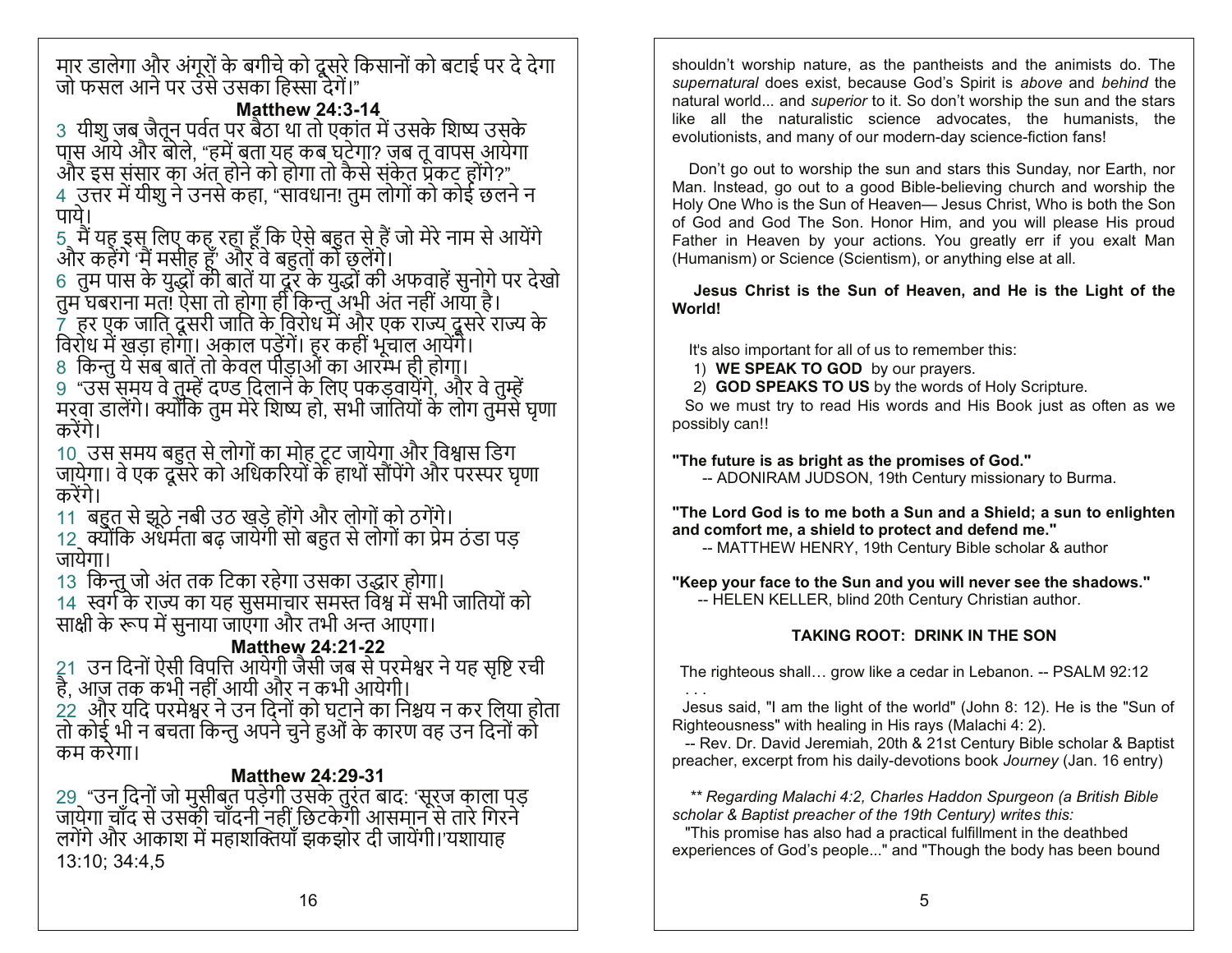fast with cords, the soul has mounted up as on the wings of eagles, in sacred rapture and holy bliss. The sun of righteousness has risen upon them. Before their earthly sun went down, the heavenly sun lit up their sky with a sacred high, eternal noon."

-- Additional note on Malachi 4:2 (added by RKS).

The Important End Note: Is a new Dark Age coming to our world? It's already happening in Britain, Europe, Australia, South Africa, India, even the U.S.— made obvious in those regions by persecution of Christians & declining church attendance, concurrent with an incessant rising of Islamism, Marxism, Humanism, Evolutionism, Secularism, Socialism, Satanism, and Witchcraft. Europe has already become the new "Dark" Continent," and now probably deserves that label as much as Africa ever could. Forcasters believe it will soon be a dark "Eurabia" under Islamic control.

Whenever the ancient nations of Israel and Judah were ruled by a very evil king, it was always a clear sign that Triune YHWH God's Judgment was coming, that invasions and devastation would soon come upon the "Promised Land" of the Jews. Judgments came upon the Jews for their own repetitious sins and the immorality of their entire nation. Whenever the Jews had a really evil ruler in charge of everything, that fact was itself a loud warning from God that invasions, poverty, devastations, and enslavement were to be coming upon them very soon. But YHWH God sent them prophets at the same time, to make it all crystal-clear. Those evil kings of Israel and Judah were also a foreshadowing of the future Antichrist Dictator who would someday seek to rule the entire Earth as its evil king. Therefore you should take warning, and try to prepare for what's undoubtedly coming to your own country soon.

Similarly, when you see a dictatorial tyrant trying to seize power over your own country... hoping to become a "king" over your own nation and all the Earth's lands... it can only mean that Triune YHWH God's judgments are soon to be again coming upon your nation's population & all the Earth... even Nepal, India & Sri Lanka, regions that the Islamic Caliphate (1517-1917 A.D.) long ago condemned as "infidel" & "House to Conquer." We are now in the End-Times of the Church Age, and we are possibly also seeing "the last days" for freedom in Nepal, India, Britain & USA. Use it while you've got it, India! For now, you still have some freedom of religion, at least to some small degree, there in India. You have to use it or you'll lose it. Repent today, get on your knees to pray. May Triune YHWH God save India from the anti-Christ powers... from Imperialistic Islam and atheistic socialism... and most especially, from the atheistic Marxist Communism that already dominates the giant lands of Russia and China, plus North Korea & Vietnam!

समान दमक उठा और उसके वस्त्र ऐसे चमचमाने लगे जैसे प्रकाश। **Matthew 17:5-6** 

5 पतरस अभी बात कर ही रहा था कि एक चमकते हुए बादल ने आकर<br>उन्हें ढ़कू लिया और बादल से आका्शवाणी हुई कि "यह मेरा प्रिय पुत्र है, जिससे मैं बहुत प्रसन्न हूँ। इसकी सुनो!"<br>6 जब शिष्यों ने यह सुना तो वे इतने सहम गये कि धरती पर आँधे मुँह

गिर पड़े।

#### **Matthew 19:16-19**

16) वहीं एक व्यक्ति था। वह यीशु के पास आया और बोला, "गुरु अनन्त जीवन पाने के लिए मुझे क्या अच्छा काम करना चाहिये?"<br>17 यीशु ने उससे कहा, "अच्छा क्या है, इसके बारे में तू मुझसे क्यों पूछ<br>रहा हैं? क्योंकि अच्छा तुो केवल एक ही है! फिर भी यदि तू अनन्त जीवन में प्रवेश करना चाहता हैं, तो तू आदेशों का पालनू कर।" 18) उसने यीशु से पूछा, "कौन से आदेश?" तब यीशु बोला, "हत्या मत कर। व्यभिचार मत केर। चोरी मत कर। झूठी गवाहीँ मत दे। 19 'अपने पिता और अपनी माता का आदेर कर' और 'जैसे तु अपने को प्यार करता हैं. 'वैसे ही अपने पडोसी से भी प्यार कर।"

### **Matthew 21:33-41**

33 "एक और दृष्टान्त सुनो: एक ज़मींदार था। उसने अंगूरों का एक बगीचा लगाया और उसके चारों ओर बाड़ लग दी। फिर अंगूरों का रस निकालने का गरठ लगाने को एक गढा खोदा और रखवाली के लिए एक मीनार बनायी। फिर उसे बटाई पर देकर वह यात्रा पर चला गया। 34 जब अंगूर उतारने का समय आया तो बंगीचे के मालिक ने किसानों के पास अपने दास भेजे ताकि वे अपने हिस्से के अंगर ले आयें। 35 "किन्तु किसानों ने उसके दासों को पंकड़ लिया। किसी की पिटाई की, किसीँ पर पत्थर फेंके और किसी को तो मार ही डाला। 36 एक बार फिर उसने पहले से और अधिक दास भेजे। उन किसानों ने उसके साथ भी वैसा ही बर्ताव किया। 37) बाद में उसने उनके पास अपने बेटे को भेजा। उसने कहा, 'वे मेरे बेटे का तो मान रखेंगे ही।' 38 "किन्तु उन किसानों ने जब उसके बेटे को देखा तो वे आपस में कहने<br>लगें, 'यह तो उसका उत्तराधिकारी है, आओ इसे मार डालें और उसका उत्तराधिकार हथिया लें।' 39) सो उन्होंने उसे पकड कर बगीचे के बाहर धकेल दिया और मार डाला। 40 "तुम क्या् सोचते हो जब वहाँ अंगूरों के बगीचे का मालिक आयेगा तो

उन किसानों के साथ क्या करेगा?"

41 उन्होंने उससे कहा. "क्योंकि वे निर्दय थे इसलिए वह उन्हें बेरहमी से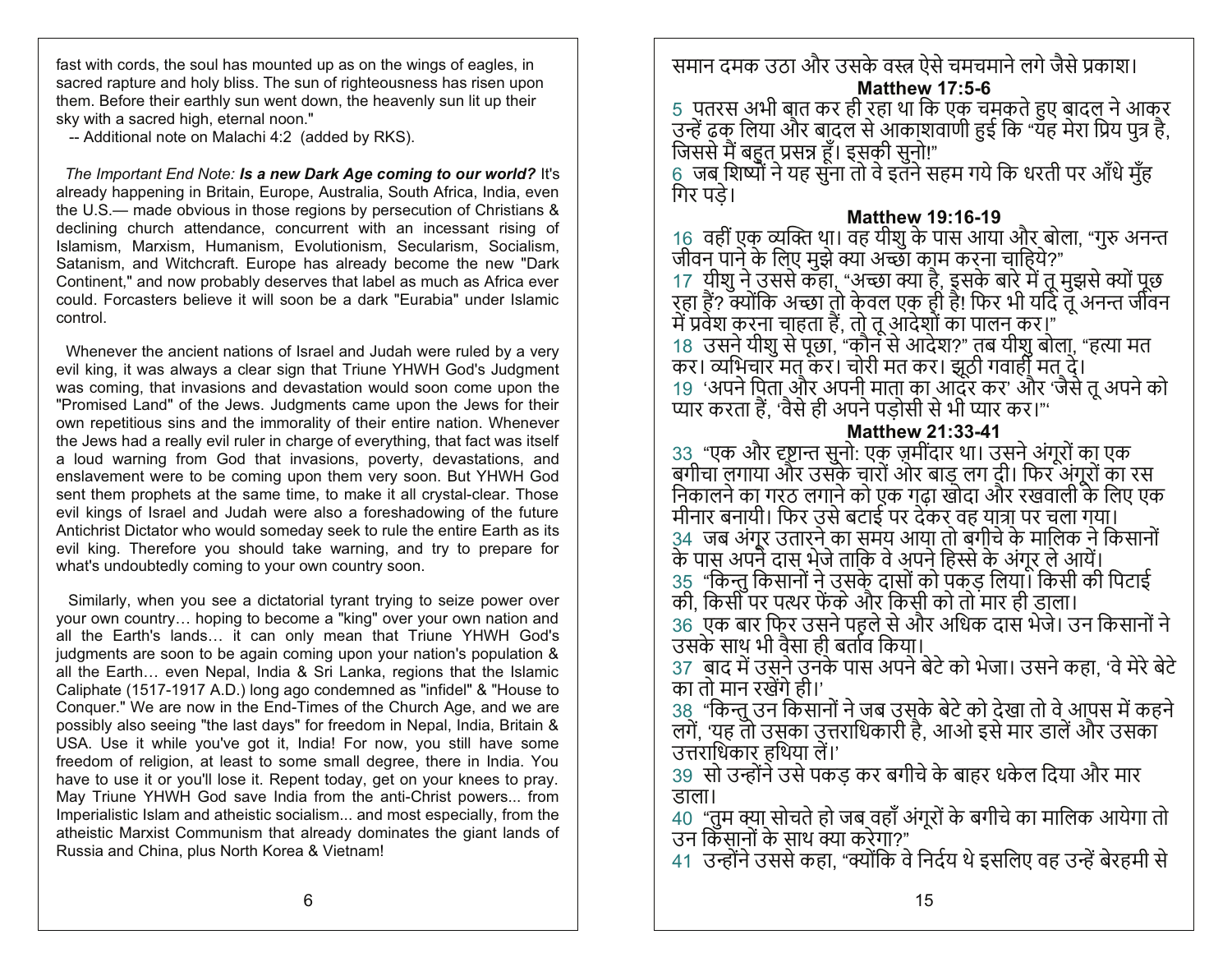# **Matthew 13:36-43**

36 फिर यीशु उस भीड़ को विदा करके घर चला आया। तब उसके शिष्यों ने आकर उससे कहा, "खेत के खरपतवार के दृष्टान्त का अर्थ हमें समझा।"

37) उत्तर में यीशु बोला, "जिसने उत्तम बीज बोया था, वह है मनुष्य का पुत्र।

उँ8) और खेत यह संसार है। अच्छे बीज का अर्थ है. स्वर्ग के राज्य के लोग। खरपतवार का अर्थ है, वे व्यक्ति जो शैतान की संतान है।

39) वह शत्रु जिसने खरपतवार बीजे थे, शैतान है और कटाई का समय है, इस जगत का अंत और कटाई करने वाले हैं स्वर्गदूत।<br>40 "ठीक वैसे ही जैसे खरपतवार को इकट्ठा करके आग में जला दिया

गया. वैसे ही सष्टि के अंत में होगा।

41 मनुष्य का पुत्र अपने दूतों को भेजेगा और वे उसके राज्य से सभी पापियोँ को और उनको. जौ लोगों को पाप के लिये प्रेरित करते हैं,

42 इकट्ठा करके धधकते भाड़ में झोंक देंगे जहाँ बस दोँत पीसना और रोना ही रोना होगा।

43) जब धर्मी अपने परम पिता के राज्य में सुरज की तरह चमकेंगे। जो सन सकता है. सन ले!"

**Matthew 16:2-4** 

2 उसने उत्तर दिया, "सूरज छुपने पर तुम लोग कहते हो, 'आज मौसम अच्छा रहेगा क्योंकि आसमान लाल है'

3) और सुरज उगने पर तुम कहते हो, 'आज अंधड आयेगा क्योंकि ँ आसमान धुँधला और लाल है।' तुम आकाश के लक्षणों को पढ़ना जानते<br>हो, पर अपने समय के लक्षूणों को नहीं पढ़ सकते।

4 अरे दुष्ट और दुराचारी पीढ़ी के लोग कोई चिन्ह देखना चाहते हैं, पर उन्हें सिवाय योना के चिन्ह के कोई और दूसरा चिन्ह नहीं दिखाया जायेगा।" फिर वह उन्हें छोड कर चला गया।

# **Matthew 16:25-27**

25) जो कोई अपना जीवन बचाना चाहता है. उसे वह खोना होगा। किन्तु जो कोई मेरे लिये अपना जीवन खोयेगा, वहीं उसे बचाएगा। 26 यदि कोई अपना जीवन देकर सारा संसार भी पा जाये तो उसे क्या लाभ? अपने जीवन को फिर से पाने के लिए कोई भला क्या दे सकता है? 27) मनुष्य का पुत्र दूतों सहित अपने परमपिंता की महिमा के साथ आने<br>वाला है। जो हर किसी को उसके कर्मों का फल देगा।

# **Matthew 17:1-2**

1 छः दिन बाद् यी़शु, पतरस, याकूब और उसके भाई यूहन्ना को साथ लेकर एकान्त में ऊँचे पहाड पर गया।

2) वहाँ उनके सामने उसका रूप बदल गया। उसका मुख सूरज के

When Jesus comes the next time, it will be different— He descends as the Lion of Judah, the Judge of all the Earth, the conquering King of the Universe... and He will remove the evil Antichrist from his throne of power on planet Earth.

#### **The Sun of Righteousness**

"But unto you that fear My name shall the Sun of Righteousness arise with healing in His wings. . ." -- Malachi 4:2

"Since Jesus is the S-O-N of God, He is also the S-U-N of righteousness. Let me tell you something about the sunrise. The sunrise never comes ahead of time, and it is never late. Isn't that right? The sunrise operates according to the power of God and the authority of God. You can't hurry it up, and you can't stop it!

"It is the same with the Second Coming of Jesus. He is coming at a time known only to God. You can't hurry it up and you can't stop it.

"One day the Lord Jesus Christ shall come with trumpet sound. He will pull back the shade of the night and pin it with a star. Then He'll open the door of the glorious morning of His millennial reign and flood the world with light.

"Tomorrow morning, get up with the sunrise and praise God that His timing is perfect and that He is coming again!"

-- Rev. Dr Adrian Rogers, Baptist pastor of the 20th century and early 21st century (now with his Lord in Heaven), excerpt taken from online devotional readings of LWF.org (entry for Oct. 15)

Jesus said of the people of God that "The kingdom of heaven is like a net that God has cast into the sea, and it gathers of every kind: When it is full, it will be pulled up on the shore, where they will sit down to sort the catch, and they will collect the good fish in baskets, but the bad things will be thrown away. This is the way it will be at the end of the world: The angels shall come forth, and they will separate the unrighteous persons from among those justified by God . . ."

> Excerpt from the book of Matthew, who was a constant companion of Jesus and his devoted disciple [13:47-50].

Almighty YHWH. The Triune God of Israel and all the Earth, wants to bless you through His Only Begotten Son of Man, Jesus Christ-Yeshua, the Messiah of Israel... the soon-coming King of Israel and all the Earth- so let Him reward your search with the grace of His forgiveness and enlightenment!

Triune YHWH God wants to bless you for all your long efforts to understand this very confusing and difficult Universe in which we live. He wants you to be spared from the normal wages of sin and the terrible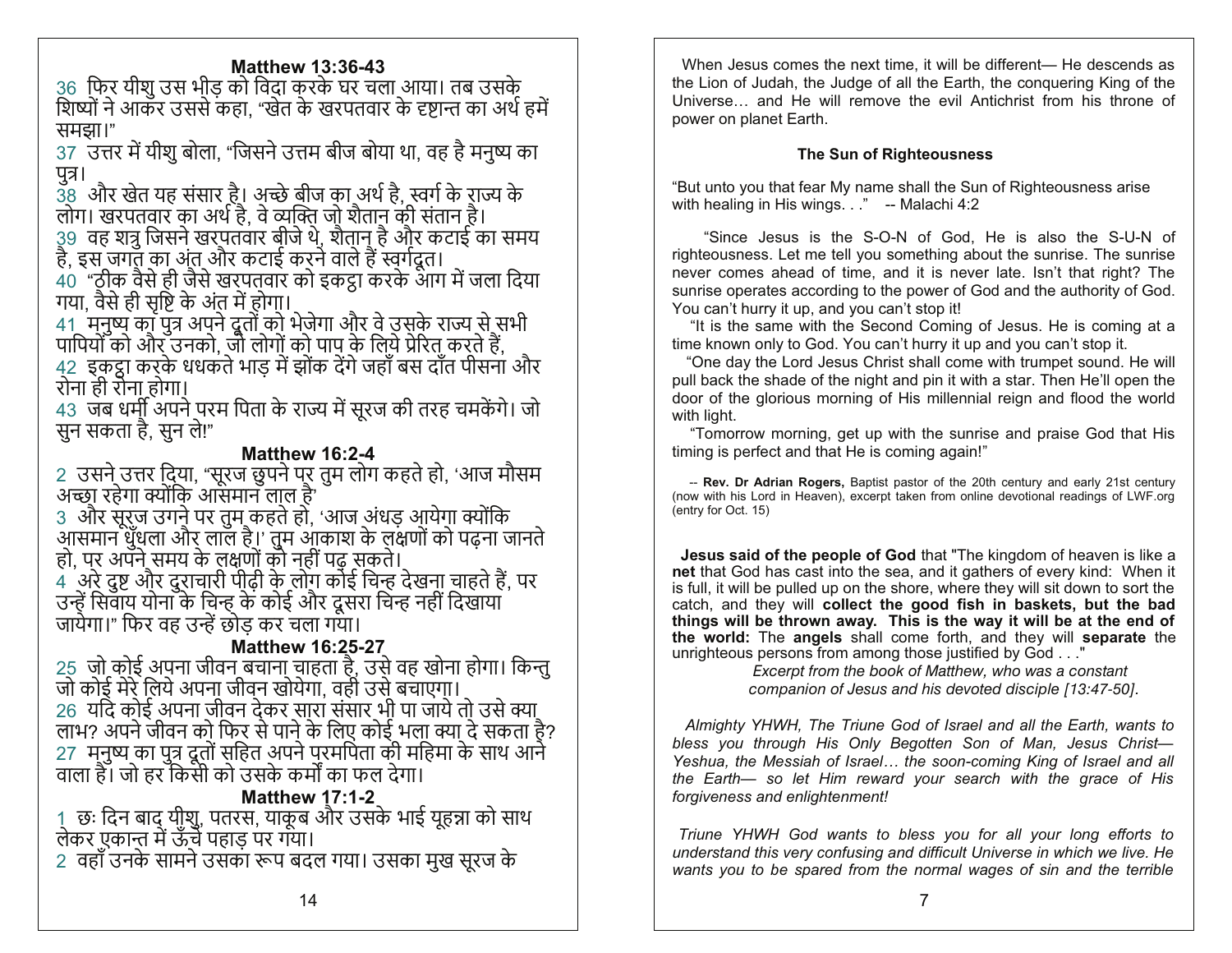8 पर थोड़े बीज जो अच्छी धरती पर गिरे थे. अच्छी फसल देने लगे। Day of His Wrath that is yet to come— so let Him reward your lengthy search with the grace of His forgiveness and His enlightenment! फसल, जिंतना बोया गया था, उससे कोई तीस गुना, साठ गुना या सौ गुना से भी ज़्यादा हुई। It's better to show good sense now-today-before His Judgment time 9 जो सुन सकता है. वह सुन ले।" arrives... so you can't end up regretting your choices for all eternity. **Matthew 13:18-23** Life and Death have been placed before you. The Word of God says, 18 "तो बीज बोने वाले की दृष्टान्त-कथा का अर्थ सुनो। "All those who hate Me love death." Choose eternal life with Jesus 19) वह बीज जो राह के किनारे गिर पड़ा था, उसका अर्थ है कि जब कोई Christ and His Heavenly Father... not an eternal darkness with that evil स्वर्ग के राज्य का सुसंदेश सुनता है और उसे समझता नहीं है तो दुष्ट ruler whom Jesus called "the Prince of Darkness." As God's Only आंकर. उसके मन में जो उँगा था, उसे उखाड़ ले जाूती है। Begotten Son warned us long ago... the Evil One named Satan is forever a murderer and forever the Father of Liars. 20) वे बीज जो चट्टानी धरती पर गिरे थे, उनका अर्थ है वह व्यक्ति जो सुसंदेश सुनता है, उसे आन्नद के साथ तत्काल ग्रहण भी करता है। Choose new life in Christ, not the ages-old tyranny of Satan... and 21) किन्तु अपने भीतर उसकी जड़ें नहीं जमने देता. वह थोडी ही देर you'll at last find the narrow path to Heaven... avoiding the popular Wide ठहर पातॉ है, जब सुसंदेश के कारण उस पर कष्ट और यातनाएँ आती हैं Road that leads only to the torments of Hell. तो वह जल्दी ही डगमगा जाना है। Acknowledge the Wisdom of YHWH God... the Righteousness, 22) कॉंटों में गिरे बीज का अर्थ है, वह व्यक्ति जो सुसंदेश को सुनता तो Holiness, and Divinity of His Only Begotten Son of Man... and the है, पर संसार की चिंताएँ और धन का लोभ सुसंदेश को दबा देता है और Heavenly Father will no longer see your own sins and shortcomings. वह व्यक्ति सफल नहीं हो पाता। They will all be hidden from His sight by a cleansing in the sacrificial blood of Jesus Christ, the Lamb of God. 23) अच्छी धरती पर गिरे बीज से अर्थ है, वह व्यक्ति जो सुसंदेश को सुनता है और समझता है। वह सफल होता है। वह सफलता बोये बीज से Choose to love YHWH God's Way of Life and growth-not the Liar's तीन गुना, साठ गुना या सौ गुना तक होती है।" way of self-destruction! **Matthew 13:24-30** 24 यीश ने उनके सामने एक और दृष्टान्त कथा रखी: "स्वर्ग का राज्य Jesus spoke of the people of God as being like a seed that is growing secretly, saying, "As for the kingdom of God, it is as if a person उस व्यक्ति के समान है जिसने अपने खेत में अच्छे बीज बोये थे। should cast seed into the ground; and then he sleeps, and he rises up 25 पर जब लोग सो रहे थे. उस व्यक्ति का शत्र आया और गेहँ के बीच night and day to see that the seed is springing forth and always growing up, although he knows not exactly how. The Earth is bringing forth fruit जंगली बीज बोया गया। from itself; first the blade, then the ears of corn, and after that the fullness 26 जब गेहूँ में अंकूर निकलेऔर उस पर बालें आयी तो खरपतवार भी of the ears of corn. And when all the **fruit of the Earth** has come forth, दिखने लगीं। immediately God will use the sickle to reap the fields, because the 27) तब खेत के मालिक के पास आकर उसके दासों ने उससे कहा, harvest-time has come." Excerpt from the book of Mark [4:26-29]. 'मालिक. तने तो खेत में अच्छा बीज बोया था. बोया था ना? फिर ये खरपतवार कहाँ से आई?' God wants to bless you for all your long efforts to understand this very 28 "तब उसने उनसे कहा, 'यह किसी शत्रु का काम है।' उसके दासों ने confusing and difficult Universe in which we live - so let Him reward उससे पूछा, 'क्या तू चाहता है कि हम जाकॅर खरपतवार उखाड़ दें?' your search with the wonderful grace of His forgiveness and 29 "वहं बोला, 'नहीं, क्योंकि जब तुम खरपतवार उखाडोगे तो उनके enlightenment! साथ, तुम गेहँ भी उखाड दोगे। 30 "जॅब तकें फसल पके दोनों को साथ-साथ बढने दो, फिर कटाई के THIS GUIDE WAS WRITTEN FOR YOU BY... समय मैं फसल काटने वालों से कहूँगा किपहले खरपतवार की पुलियाँ Ken Street, a baptized follower of the Way of Jesus Christ. बना कर उन्हें जला दो. और फिर गैहँ को बटोर कर मेरी खत्ती में रख त्ते।"' © Copyright 1989, 2005, 2011, 2020 by Roddy Kenneth Street, Jr.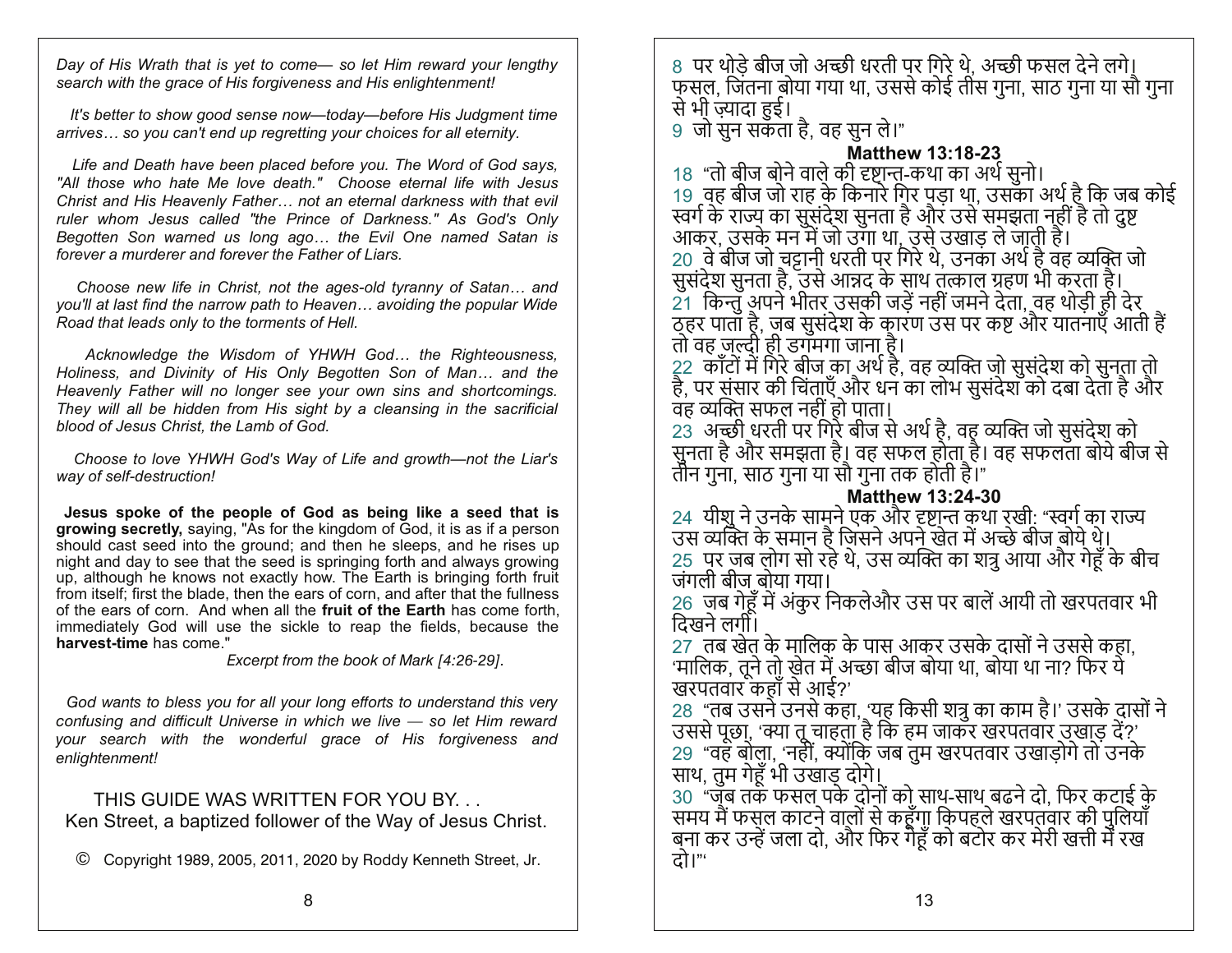अपना मन नहीं फिराया था।

21 "अरे अभागे खुराजीन, अरे अभागे बैतसैदा तुम में जो आश्चर्यकर्म किये गये, यदि वे सूर और सैदा में किये जाते तो वहाँ के लोग बहुत पहले<br>से ही टाट के शोक वस्त्र ओढ़ कर और अपने शरीर पर राख मल कर खेद व्यक्त करते हुए मन् फिरा चुके होते।'

22 किन्तु मैं तुम लोगों से कहता हूँ न्याय के दिन सूर और सैदा की स्थिति तमसे अधिक सहने योग्य होगी।

ैं .<br>23 और अरे कफरनहूम, क्या तू सोचता है कि तुझे स्वर्ग की महिमा तक<br>ऊँचा उठाया जायेगा? तू तो अधोलोक में नरक को जायेगा। क्योंकि जो तक टिका रहता।

24 पर मैं तुम्हें बताता हूँ कि न्याय के दिन तेरे लोगों की हालत से सदोम की हालत कहीं अच्छी होगी।"

# **Matthew 12:39-42**

39) उत्तर देते हुए यीशु ने कहा, "इस युग के बुरे और दुराचारी लोग ही<br>आश्चर्य चिन्ह देखना चा्हते हैं। भूविष्यवक्ता योना के आश्चर्य चिन्ह को छोड़कर्, उन्हें और कोई आश्चर्यू चिन्ह नहीं दिया जायेगा।" ँ । "और जैसे योन तीन दिन और तीन रात उस समुद्री जीव के पेट में<br>रहा था वैसे ही मनुष्य का पुत्र भी तीन दिन और तीन रात धरती के भीतर रहेगा।

41 स्याय के दिन नीनेवा के निवासी आज की इस पीढ़ी के लोगों के साथ खडे होंगे और उन्हें दोषी ठहरायेंगे। क्योंकि नीनेवा के वासियों ने योना के उपदेश से मन फिराया था। और यहाँ तो कोई योना से भी बड़ा मौजूद है। 42 न्याय के दिन दक्षिण की रानी इस पीढ़ी के लोगों के साथ खड़ी होगी ै और उन्हें अपराधी ठहरायेगी, क्योंकि वह धरती के दूसरे छोर से सुलेमान<br>का उपदेश सुनने आयी थी और वहाँ तो कोई सुलमान से भी बड़ा मौजूद है।

# **Matthew 13:3-9**

3) उसने उन्हें दृष्टान्तों का सहारा लेते हुए बहुत सी बातें बतायी। उसने कहा कि "एक किसान बीज बोने निकला।

4) जब वह बुवाई कर रहा था तो कुछ बीज राह के किनारे जा पड़े।<br>चिड़ियाएँ आयी और उन्हें चुग गयी।

5 थोड़े बीज चट्टानी धरती पर जा गिरे। वहाँ मिट्टी बहुत उथली थी। बीज तरंत उंगे, क्योंकि वहाँ मिट्टी तो गहुरी थी नहीं;

हैं : इसलिये जब सूरज चढ़ा तो वे पौधे झुलस गये। और क्योंकि उन्होंने<br>ज्यादा जड़ें तो पकड़ी नहीं थीं इसलिये वे सूख कर गिर गये। 7 बीजो का एक हिस्सा कँटीली झाड़ियों में जा गिरा, झाडियाँ बडी हई. और उन्होंने उन पौधों को दबोच लिया।

Triune YHWH God is continuously harvesting the Earth ... as His long-range plan for the Earth's transformation goes ever forward...

## **A Letter From The Author**

"Miraculous fire" becomes a reality for a human being when God puts His Holy Spirit into a believer. This transformation comes only through faith and by a prayer to God through His Son Jesus Christ. Then the human being actually becomes a consecrated temple and a place of residence for God's Holy Spirit. Amazing as it may sound, a mere human being is able to become a "Temple of Miraculous Fire" for Jesus Christ. The fire of God's Holy Spirit will then burn in you eternally! This will be evident to your friends and neighbors. People may even come from many miles away just to see the Spirit of God that is burning within you.

You immediately get a new understanding of the Universe around you. You realize that the Creator of our Universe is a Trinity, the same Triune God Who was honored and worshiped by Abraham, Moses, Jesus, Peter, and Paul. You come to understand that the whole Universe was created through God The Son, Who is the Word of God and the Rock of our salvation... and you know that the fallen Universe is saved only by the sinless virtue of Jesus Christ, the Son of God. Only God The Son could die for the sins of the world, as He alone could sacrifice Himself for the Universe that was created through Him. He alone can bring salvation to the people of Earth. He will do this for you too, if you don't shut him out of your life. Open the door to your heart... and let Jesus Christ come inside your earthly domicile. He'll give you the fire of His Holy Spirit.

And what is more, Jesus Christ will also give you an endless supply of "living water," which will become in you a spring of Eternal Life with God.

[For more on this subject, please read our tract The Temple Of Miraculous Fire.]



The "Temple Of Miraculous Fire" at Muktinath. Nepal. Photo by Ken Street (Nov. 1979).

Regarding the photo image placed here, please be informed

The "Temple Of Miraculous Fire" at Muktinath, Nepal, plays a part in one personaltestimony tract written by Ken Street. It was the goal of the Pokhara-Muktinath Trek, which he and some friends undertook to accomplish while visiting Nepal, and the resulting tract has been given the title Find Your Divine Purpose In... The Temple of Miraculous Fire.